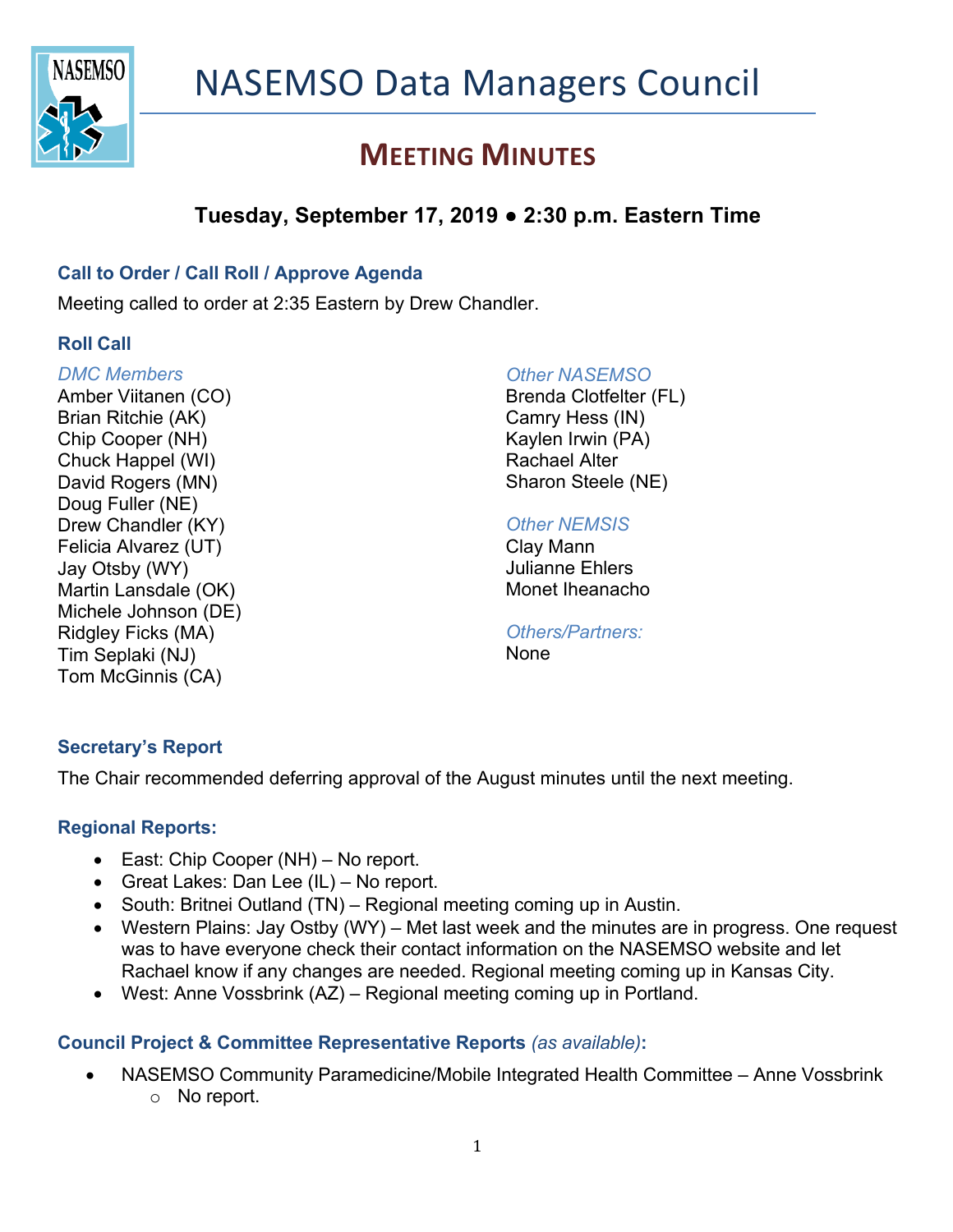

# **MEETING MINUTES**

- NASEMSO HITS Committee Tim Seplaki
	- o No report.
- NAEMSMA Information & Technology Committee Ridgley Ficks
	- $\circ$  Personnel have been assigned to coordinate activity. They may have a sharable document soon.

### **Old Business**

- DMC Strategic Direction
	- o Extended definitions document was cited as being useful. Clay said they continue to rack definitions to help in this regard.
	- o Rachael informed the Council about an Executive Committee pursuit of grant funding which could incubate a "Data Agenda for the Future" project. Tom (CA) and Rachael will obtain more information from the Executive Committee and bring it back to the group.
- NEMSIS/EMS Data "101" Document
	- $\circ$  Tom (CA) has requested information from several members but hasn't received received much back. He asked where we want to go with this item. There was some apparent confusion regarding the intended audience. Some thought it was targeted at new Data Managers and clarified as a tool for Data Managers to better inform persons about EMS data who don't ordinarily work with it. Joshua Legler may have significant input.
- Opiate Funding Workgroup
	- $\circ$  Tim (NJ) recently gave a presentation to the board and they approved creation of an adhoc Opioid Funding Committee.

### **New Business**

- Chair-Elect Position Nomination
	- $\circ$  Tom (CA) informed the members that Tim Nangle (ME) is no longer with the state EMS office and therefore unable to fulfil the responsibilities of DMC Chair-Elect. Jay (WY) is still willing to be considered as he was nominated during the annual meeting. Adam (VA) was nominated by his State Director. Drew (KY) asked if we could get a few sentences from each nominee to include with the Survey Monkey voting. The bylaws state that council leadership is nominated by members of the council, not the State Director. The question as to whether

## **Partner Reports**

### *NHTSA Office of EMS*

• No report.